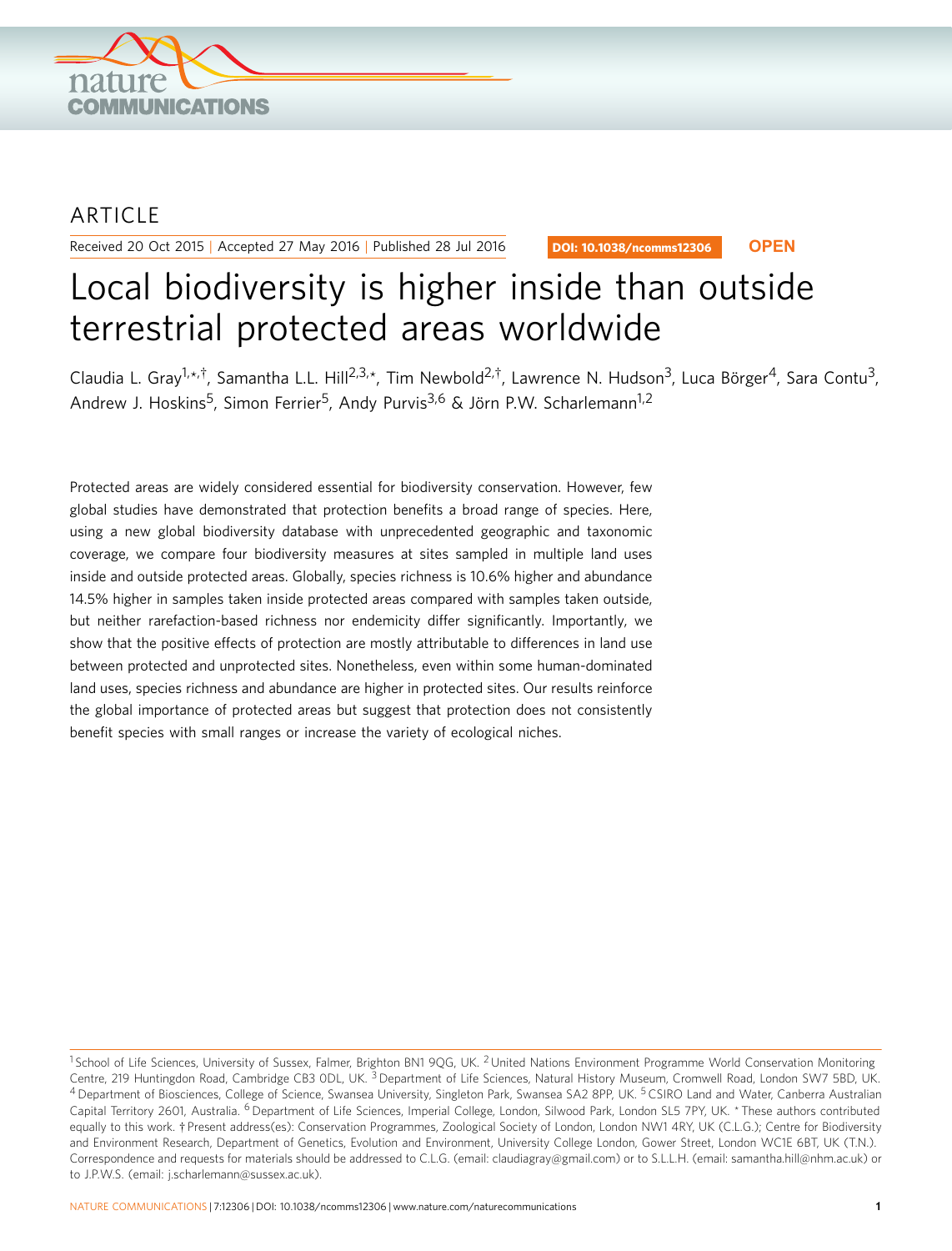rotected areas are considered an essential strategy for habitat and species conservation<sup>1</sup>. Parties to the Convention on Biological Diversity have committed to increase the terrestrial area currently under protection<sup>[2](#page-5-0)</sup> from 15.4% to at least 17% in 'effectively and equitably managed, ecologically representative and well connected' protected areas by 2020 (Aichi biodiversity target  $11$ <sup>3</sup>. A recent assessment of progress suggests that the coverage target will be met, and that protected area representativeness and management are  $improving<sup>4</sup>$ .

However, there is some doubt over the success of protected areas. Management effectiveness reports suggest only 22% of protected areas have 'sound management'<sup>[5](#page-5-0)</sup>, experts estimate that only half of all tropical reserves are effective<sup>[6](#page-5-0)</sup> and human pressures are increasing in Latin American, African and Asian protected areas<sup>7</sup>. Declines in animal and plant abundance have been documented inside protected areas<sup>[6,8,9](#page-5-0)</sup> and in many countries the effectiveness of protection is being compromised by external pressures and inadequate government support $10,11$ . Protecting all terrestrial sites of conservation significance could  $\frac{1}{2}$  cost US\$ 76 billion annually<sup>12</sup>, plus associated opportunity costs (up to US\$ 6,500 ha<sup>-1</sup> for productive agricultural land<sup>[13](#page-5-0)</sup>). Quantifying the effectiveness of protected areas is therefore crucial to justify maintaining and expanding the network.

Evidence from remote sensing suggests that protected areas slow change from 'natural' to 'human-modified' land cover<sup>[14](#page-5-0)</sup> and successfully retain forests<sup>1</sup>. In the tropics, protection reduces deforestation<sup>15-17</sup>, loss of carbon<sup>18</sup> and forest fires<sup>19</sup>. There is some evidence that changes in land cover and human pressure vary with IUCN Protected Area Management Categories (henceforth 'IUCN category')[20](#page-5-0), although protected areas that have been assigned categories with more restrictive management objectives have not consistently experienced less land-use change, as their location may be more important than their IUCN categor[y16,17,19,21–24.](#page-5-0)

Importantly, preventing land-use change does not necessarily conserve species within protected areas (for example, hunting may still occur<sup>25</sup>) and there are few regional or global assessments of how protection affects species and assemblages. Geldmann et al.<sup>[1](#page-5-0)</sup> found that most of the 42 studies in their meta-analysis reported that abundances of species were higher inside protected areas, but acknowledged the limited evidence base. Coetzee et  $al^{22}$  $al^{22}$  $al^{22}$ , reviewing 86 studies, found a positive effect of protection on species richness and abundance. These two meta-analyses are informative but their use of effect sizes—rather than primary data—constrained the biodiversity measures that could be considered. Consequently, it is not yet clear whether protection solely maintains greater numbers of individuals (and therefore higher species richness) or additionally maintains a greater variety of niches. If the latter is true, we expect protection to be associated with more species for a given number of individuals (that is, a higher rarefaction-based richness[26—](#page-5-0)hereafter 'rarefied richness').

A further limitation of some previous studies is that the apparent success of protected areas may be caused by their location rather than protection *per se*<sup>27</sup>. To account for this bias, several analyses of land cover have matched protected locations or pixels to unprotected counterparts having similar values of potential confounding variables such as elevation or slope<sup>14,17,19,28-30</sup>. Alternatively, potential confounding variables have been included as covariates in models of land-use change $31,32$ , including some analyses that have compared matched pairs of protected and unprotected locations as differences between paired locations remained even after matching<sup>24</sup>. Both previous meta-analyses of protected-area effects on species<sup>[1,22](#page-5-0)</sup> were limited in their ability to account for potential confounding factors using either of these approaches as they lacked geographic coordinates for individual

sample sites and data on specific land use types. Therefore, it remains undecided whether protection offers benefits to biodiversity beyond those attributable to reduced land-use change, that is, whether protection can benefit biodiversity even within a particular land use.

Here we assess the effect of protection on species and assemblages using collated primary data rather than effect sizes, quantifying the effects of protection both among and within land uses, while controlling for potentially confounding variables (see Methods). Using the PREDICTS (Projecting Responses of Ecological Diversity In Changing Terrestrial Systems) database<sup>33</sup>, which collated data on species' presence or abundance at sampled sites from peer-reviewed spatial comparisons of different types and intensities of anthropogenic pressures, we calculate four biodiversity measures based on sampled abundances and occurrences at each site (henceforth 'within-sample' biodiversity measures). The database records geographic coordinates of sampled sites, allowing selection of comparably surveyed sites located inside and outside protected areas by intersecting with the World Database on Protected Areas (WDPA)<sup>[34](#page-5-0)</sup>. We extract data from 156 studies, including 13,669 species of vertebrates, invertebrates and plants, that had sites both inside  $(n = 1,939)$ sites) and outside  $(n = 4.592 \text{ sites})$  359 terrestrial protected areas [\(Fig. 1](#page-2-0)) and use mixed-effects models to assess the effects of protection while accounting for among-study differences in sampling methodology. Although this represents a small fraction of the protected area network (0.18%), it is substantially larger than previous meta-analyses<sup>[1,22](#page-5-0)</sup> and spans 48 countries, 101 ecoregions and 13 of the 14 terrestrial biomes. The sampled protected areas show a similar distribution to that of all terrestrial protected areas in the  $WDPA^{34}$  $WDPA^{34}$  $WDPA^{34}$  in terms of size, year of establishment and IUCN category and are reasonably representative in terms of how their total area is divided among land uses, ecoregions and biomes (Supplementary Fig. 1). We find that within-sample species richness and total abundance are significantly higher at sites inside than outside protected areas. Importantly, significant interactions between protection and land use in our models indicate that protection does more than merely prevent land-use change (suggesting protection benefits biodiversity even within human-dominated land uses). However, in contrast to our expectations, protection has no effect on either rarefied richness (suggesting protection has little effect on the number of species present for a given number of individuals, and therefore does not increase the variety of viable niches available) or endemicity (suggesting protection has little effect on the proportion of individuals within a community that have narrow geographic ranges). Finally, we estimate that on average the global protected area network is 41% (95% confidence interval (CI): 2.0 to 81%) effective at retaining within-sample species richness and 54% (95% CI: 0 to 136%) effective at retaining local abundance.

### Results

Local biodiversity inside and outside protected areas. Samples from protected sites [\(Fig. 1b](#page-2-0)) contained 10.6% more species (95% CI: 4.1 to 17.6%;  $\chi^2 = 9.99$ ,  $df = 1$ ,  $P = 0.002$ ; [Fig. 2a](#page-2-0)) and 14.5% more individuals (95% CI: 2.0 to 28.7%;  $\chi^2 = 5.09$ ,  $df = 1$ ,  $P = 0.024$ ; [Fig. 2b](#page-2-0)) than samples from unprotected sites. If protection maintains a wider set of viable niches, we would also expect rarefied richness (that is, the number of species expected if each site within a study had yielded the same number of individuals) to be higher inside protected areas. However, there was no significant effect of protection on rarefied richness (95% CI:  $-31.06$  to 13.5%;  $\chi^2 = 1.33$ ,  $df = 1$ ,  $P > 0.2$ ; [Fig. 2c](#page-2-0) and Supplementary Table 1), suggesting that the higher within-sample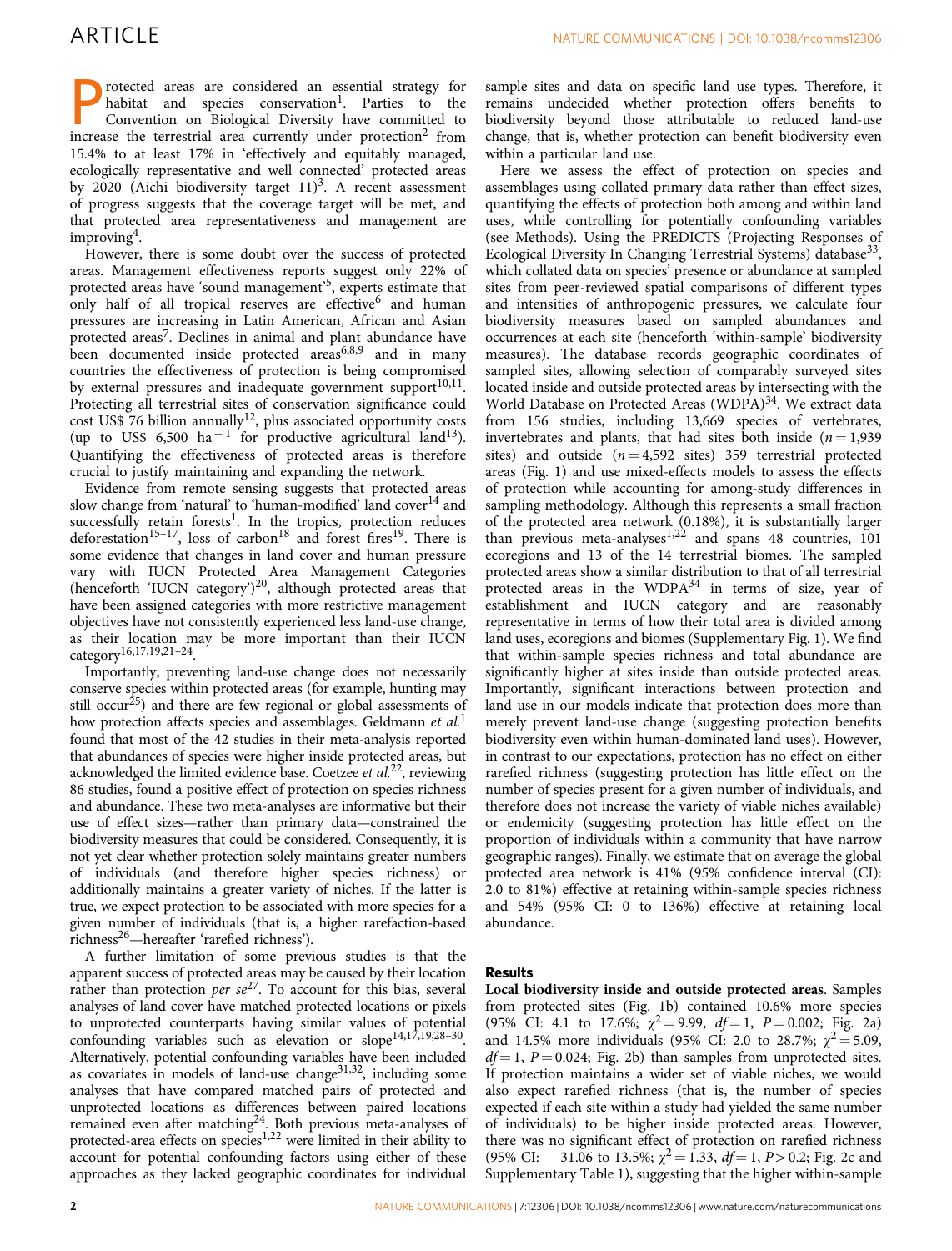<span id="page-2-0"></span>species richness of protected sites largely reflects higher overall abundance (as the number of species detected increases with the number of individuals sampled $^{26}$  $^{26}$  $^{26}$ ). Assemblages in protected areas might also be expected to have a higher proportion of



Figure 1 | Spatial and taxonomic structure of data. (a) Location of 4,592 sites outside and 1,939 inside 359 protected areas (pale green; all terrestrial protected areas from [ref. 34](#page-5-0)) from 156 studies in the full (all sites) dataset; horizontal lines indicate equator and tropics of Cancer and Capricorn; world map from [ref. 51](#page-6-0). (b) Diagram of a single study, showing sampling sites inside and outside a protected area (green outline) and different land uses (shades of grey). (c) Latitudinal and taxonomic distribution of sites by  $6^{\circ}$ latitudinal bands for all sites (left) and subset of sites matched by land use (right); colours correspond to taxonomic groups (green  $=$  plants, blue = invertebrates, orange = vertebrates). (d) Diagram of the same study as  $(b)$  showing subsets of sites matched by land use (matched-sites data; this included 144 studies with 3,296 sites outside and 1,719 inside 313

protected areas). Sampled protected areas have similar distribution to all terrestrial protected areas in terms of size, year of establishment and IUCN Protected Areas Management Category (henceforth IUCN category) and broadly similar proportion of total area in each of the land uses, ecoregions and biomes represented (Supplementary Fig. 1).

endemic species and a smaller proportion of widespread species. However, we found the effect of protection on endemicity (a measure we calculated as the inverse of community-weighted mean geographic range size) was marginally nonsignificant (95% CI:  $-0.6$  to 11.1%;  $\chi^2 = 2.99$ ,  $df = 1$ ,  $P = 0.08$ ; Fig. 2d).

Analyses of spatial comparisons cannot reveal the mechanism behind differences between protected and unprotected sites. Protected areas may have been selected based on pre-existing biodiversity gradients, or protected area management may result in the preservation of populations lost from surrounding areas. These mechanisms are not mutually exclusive. Time-series data on species and assemblages inside and outside protected areas would be helpful for determining their relative importance. Additionally, we may underestimate the overall contribution of protection, as many protected areas aim to protect biodiversity features not included in our analyses, such as beta diversity, particular rare species, migratory routes or ecological processes $^{20}$ .

Protected areas with more restrictive management objectives are expected to retain more biodiversity. Although IUCN categories are not necessarily applied consistently across countries<sup>20</sup>, several studies have used them to compare biodiversity across management objectives<sup>16,17,19,21–23</sup>. As most of these studies focus on land cover (particularly deforestation), there is little information on how effects on species differ among protected areas in different IUCN categories; the limited available evidence indicates a positive effect size for both the most restrictive IUCN categories and for one category that allows some extraction<sup>22</sup>. We found no significant differences among protected area management category groups (three groups, in order of lowest to highest restriction on human activity: IUCN category III–VI, IUCN category unknown (a mixture of categories, considered an intermediate category on average) and IUCN category I and II; Fig. 2a; all comparisons among protected groups gave  $P > 0.2$ ), but samples from protected sites in each management category group had higher species richness than those from unprotected sites (Fig. 2a;  $\chi^2 = 11.18$ ,  $df = 3$ , P = 0.011. There was large variation but no significant difference in abundance, rarefied richness or endemicity among management category groups and unprotected sites (Fig. 2 and Supplementary Table 1). The heterogeneity within groups could reflect conservation objectives not captured in a protected area's IUCN category<sup>[35](#page-5-0)</sup> or differences in how these categories have been applied<sup>20</sup>.

Effects of protection within and among land uses. As all analyses above accounted for differences in elevation, slope and agricultural suitability, differences in land use are the most likely explanation for higher species richness and total abundance in



Figure 2 | Effects of terrestrial protected areas on four local biodiversity measures. (a) Species richness, (b) total abundance, (c) rarefied richness and (d) endemicity at sites inside (filled circles) relative to sites outside protected areas (open). Estimates are given separately for protected areas in different management category groups (grey circles; least restrictive (IUCN categories III–VI), unknown (missing IUCN category, potentially mixed set of categories) and most restrictive land management regimes (IUCN categories I and II)). Bars indicate 95% CIs; \*\*P<0.01 and \*P<0.05. Number of sampled sites in each category is shown; sample sizes vary between panels due to differences in the use of occurrence and abundance data to calculate biodiversity measures (see Supplementary Information). Separate generalized linear mixed effects models were run for each response variable (see Supplementary Information for further information). Supplementary Fig. 3 gives the corresponding results for analyses where sites were matched across the protected area boundary by land use.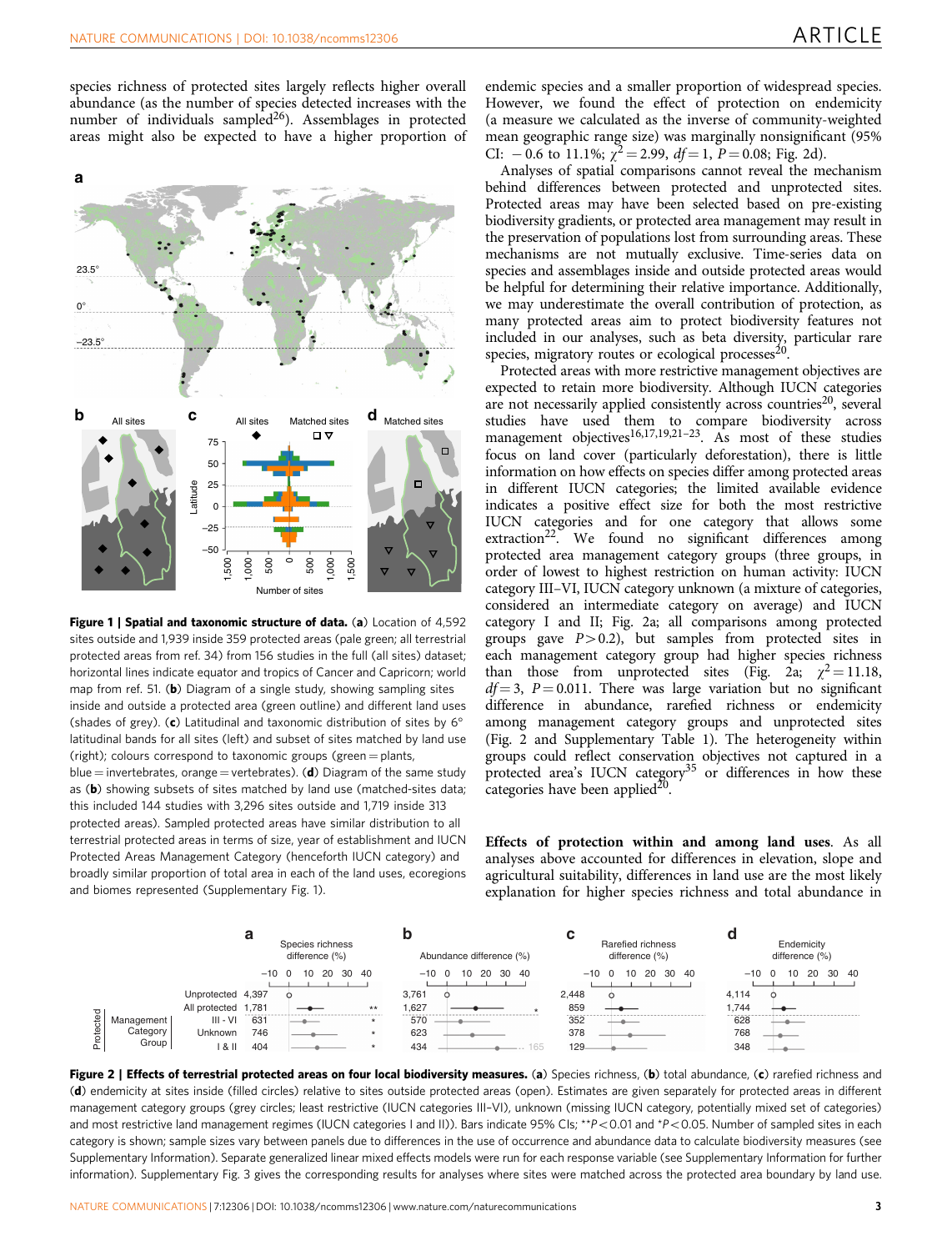<span id="page-3-0"></span>samples from protected sites. We used two approaches to test this hypothesis. First, we included site-specific land use as a fixed effect in our models; and second, we restricted our dataset to sites matched by land use across the protected area boundary ([Fig. 1d](#page-2-0)). In both cases, we also explored whether the effect of protection varied with latitudinal zone and taxonomic group.

Land use and the effects of protection. The effect of protection on within-sample species richness, abundance and endemicity varied among land uses (Fig. 3;  $\chi^2 = 15.26$ ,  $df = 7$ ,  $P = 0.033$ ;  $\chi^2 = 19.12$ ,  $df = 7$ ,  $P = 0.008$ ;  $\chi^2 = 25.05$ ,  $df = 7$ ,  $P = 0.001$ , respectively) but again the effect on rarefied richness did not (Fig. 3c and Supplementary Table 3). The last result reinforces the finding that samples from protected sites do not have more species for a given number of individuals, even across land uses. Protection had little effect on biodiversity measures at sites within primary and secondary vegetation, probably because such sites tend to experience limited human pressure whether outside or inside protected areas. However, in human-dominated land uses—particularly plantation and cropland—samples from protected sites contained significantly more individuals and species than those from unprotected sites (Fig. 3a,b), but only in the tropics (Supplementary Table 2, Supplementary Fig. 2e and f). The greater effect within the tropics is encouraging given they are often considered a high conservation priority (for example, [ref. 36\)](#page-5-0). However, given recent acceleration in human activity in the tropics<sup>37</sup>, tropical landscapes may be experiencing an extinction debt that has already been repaid in temperate protected areas. Perhaps surprisingly, endemicity was lower at protected than unprotected sites in human-dominated land uses, particularly in cropland (Fig. 3d and Supplementary Table 2) and for vertebrates and plants (Supplementary Table 2 and Supplementary Fig. 2d). This effect suggests that protected areas in human-dominated land uses may either benefit species with wide ranges or may have been located specifically to protect them (for example, migratory birds).

If protection ameliorates human pressures even within land uses, differences in land-use intensity could explain the higher biodiversity at protected than unprotected sites within the same land-use type. The PREDICTS database specifies three levels of use intensity within each land-use type $33$ : minimal (for example, very limited levels of disturbance for natural land uses, low-intensity agriculture), light (for example, some extraction of timber, hunting or pesticide application) and intense (for example, clear-felling, high level of hunting, intensive agriculture, highly urbanized). Even when comparing unprotected and protected sites experiencing the same use intensity in human-dominated land uses, samples from protected sites consistently contained more individuals and species than those from unprotected sites (Supplementary Table 2 and Supplementary Fig. 2i,j). These results suggest an influence of factors not captured in our measure of use intensity (for example, the condition of the wider landscape, or habitat restoration).

Effect of protection when sites are matched by land use. Analysing only the sites within each study for which land use could be matched across the protected area boundary ([Fig. 1d](#page-2-0)), we found no significant effect of protection on any biodiversity measure for any management category group, taxonomic group or latitudinal zone (Supplementary Table 3 and Supplementary Fig. 4). However, samples from protected areas that were both young ( $<$  20 years) and small ( $<$  400 km<sup>2</sup>) had higher species richness than samples from unprotected sites ([Fig. 4](#page-4-0);  $\chi^2 = 16.22$ ,  $df = 4$ ,  $P = 0.003$ ; rarefied richness again did not differ significantly (Supplementary Table 3). It is possible that more recently designated protected areas have targeted areas of



Figure 3 | Effects of protection on four biodiversity measures across eight land use types. (a-d) Sites outside (open circles) and inside (filled circles) protected areas in different land uses (colours: from left to right: primary vegetation; mature, intermediate and young secondary vegetation; plantation; cropland; pasture; urban). Error bars show 95% CIs. The number of sites in each type of land use and protection is given underneath each data point. Separate generalized linear mixed effects models were run for each response variable (see Supplementary Information for further information). Supplementary Fig. 2 gives corresponding analyses for taxonomic group, latitudinal zone and use intensity.

high species richness more precisely through use of spatial prioritization algorithms (for example, [ref. 38\)](#page-5-0), or that older protected areas have declined in species richness. The effect of protected area size/age class on abundance and endemicity also varied among taxonomic groups ( $\chi^2$  = 25.38, df = 8, P = 0.001;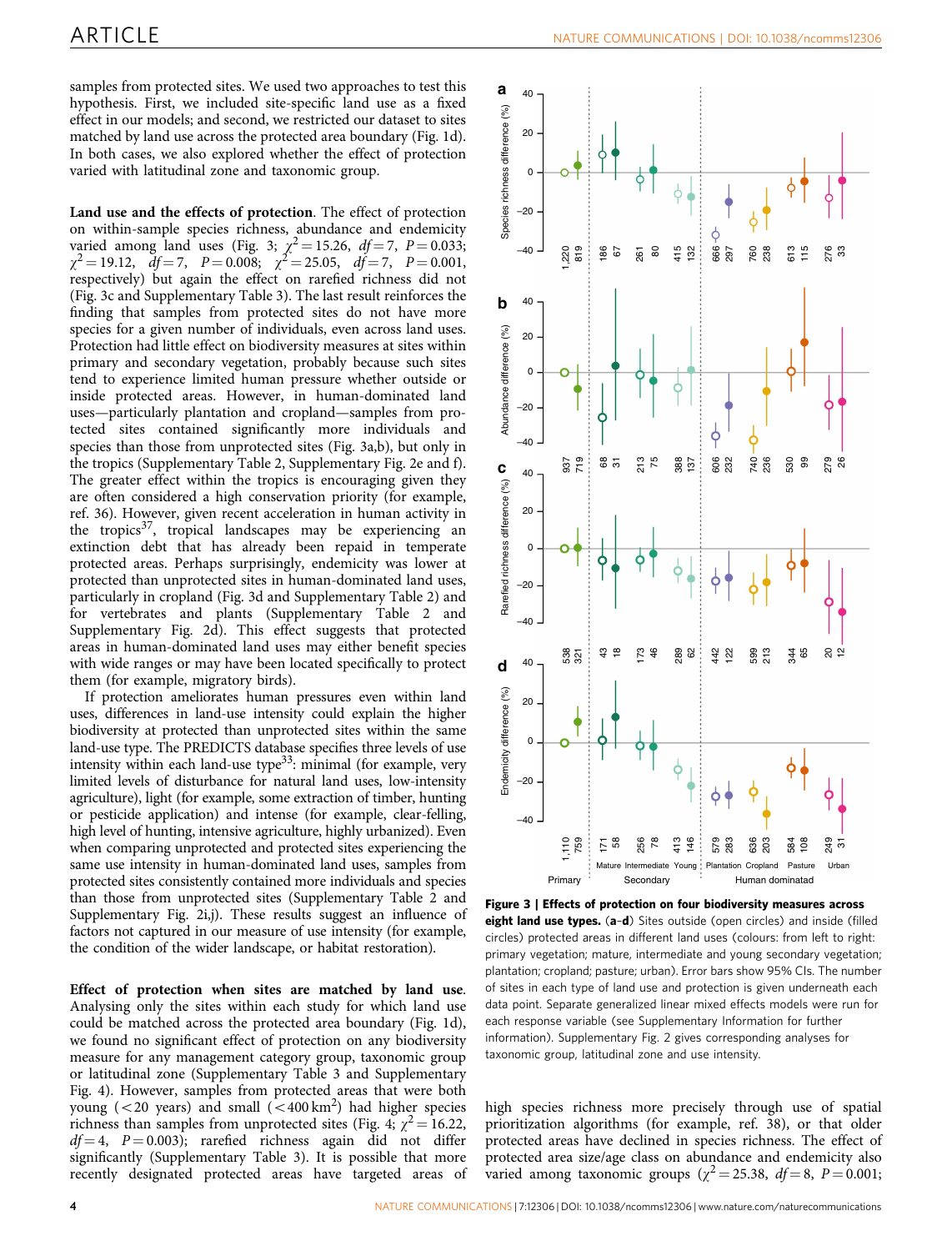<span id="page-4-0"></span>

Figure 4 | Effects of protected area age and size class on within-sample species richness. The number of sites sampled outside and inside protected areas is given for each age and size combination. Effects were tested using a generalized linear mixed effects model with a Poisson error distribution (log link). See also Supplementary Fig. 4.

 $\gamma^2 = 16.64$ ,  $df = 8$ ,  $P = 0.034$ , respectively, Supplementary Fig. 4), with higher invertebrate abundance, vertebrate abundance and plant endemicity in samples from larger, older protected areas. These results suggest that larger, older protected areas may have been designated to protect, or have retained or increased the local abundance of animals and less geographically widespread plants.

Estimating the global effectiveness of protected areas. We extrapolated from our models of local biodiversity inside and outside protected areas [\(Fig. 3\)](#page-3-0) to estimate the effectiveness of the current global protected area network at retaining site-level biodiversity. Our measure of effectiveness would be 0% if sites within protected areas are, on average, as diverse as unprotected sites, and 100% if the biodiversity of protected sites is, on average, as high as for 'pristine' sites (minimally-impacted primary vegetation; note that the scale is not bounded at either 0% or 100%). On this scale, we estimate that on average the global protected area network is 41% (95% CI: 2 to 81%) effective at retaining within-sample species richness and 54% (95% CI: 0 to 136%) effective at retaining local abundance.

How to improve the global protected area network. An important question for environmental decision makers is whether biodiversity will benefit more from increasing restrictions on human activity in existing protected areas or from expanding the network<sup>39,40</sup>. Although the trend towards higher species richness and abundance at sites in protected areas with more restrictive management objectives was not statistically significant, the coefficients suggest the effects of management restrictiveness may be large [\(Fig. 2a,b](#page-2-0)). The large uncertainty seen in these models reflects both a lack of precise data on the objectives of protected area management and on effectiveness, and a lower number of sites with the most restrictive management. Better information on protected area management intent and effectiveness is needed to confidently quantify the biodiversity outcome of increasing management restrictions. However, to demonstrate the importance of having improved information on management, we used our model coefficients [\(Fig. 2a,b\)](#page-2-0) to estimate that the effectiveness of the protected area network could be increased to 94% (95% CI: 50 to 139%) for average within-sample species richness and 167% (95% CI: 0 to 392%) for average within-sample abundance if all protected areas enforced the most restrictive management objectives (that is, IUCN categories I or II). To raise average within-sample species richness worldwide by the same amount solely through expanding the current protected area network (i.e., with the existing distribution among IUCN categories) would require protection of 22% (95% CI: 12 to 63%) of terrestrial area; for within-sample abundance, the corresponding figure is 31% (95% CI: 13 to 299%). The wide CIs on these estimates highlight the urgent need for improved data on the management of protected areas. To help decide whether to expand or change the management of the protected area network requires information on the costs of expansion versus changes in management, the representation of species not currently under protection<sup>[41](#page-6-0)</sup> and the extent to which these options achieve other globally agreed conservation targets<sup>42</sup>. Nevertheless, other recent studies also suggest that increasing the performance, rather than the total coverage of protected areas, may achieve the desired outcomes for biodiversity more efficiently<sup>39,40,43,44</sup>: this is an important issue requiring further study.

### **Discussion**

In summary, these first detailed global analyses of site-level data on a large, taxonomically broad set of species show that, overall, samples from protected sites contained more individuals and species than samples from unprotected sites. By contrast, protected sites did not consistently have higher rarefied richness or levels of endemicity—both measures of community characteristics that are often considered when setting conservation priorities. The greatest differences in species richness and abundance occurred across land uses: protected areas are most effective where they minimize human-dominated land use, especially where they safeguard primary or mature secondary vegetation. However, the positive effect of protection within human-dominated land uses, particularly in the tropics, shows that land use is not the only cause of higher biodiversity within protected areas. Better data on management is needed to quantify biodiversity benefits of restricting human activity inside protected areas but, if the trend in our data is confirmed, more restrictive protected area management across the current network could be as important as extending the network. Importantly, we cannot discern whether protection has prevented losses in site-level biodiversity seen in surrounding areas, increased numbers of individuals, or retained a pre-existing biodiversity gradient. Nonetheless, these analyses represent a substantial advance in knowledge about several measures of biodiversity inside versus outside protected areas. Our results reinforce recent calls<sup>[45](#page-6-0)</sup> for increased support and recognition of the importance of protected areas worldwide<sup>10,11</sup>, but highlight that the network is not currently effective for all measures of local biodiversity.

### **Methods**

Data. For each sampling location or site in the PREDICTS database (November 2014 version), we calculated within-sample species richness, total abundance of individuals, rarefied richness (based on the fewest individuals at any site within each study) and community weighted mean  $log_{10}$  geographic range size—the inverse of which was then plotted to give our endemicity measure. Each species' range size was derived from its global occurrence in the Global Biodiversity Information Facility database. We recognise biases in the Global Biodiversity Information Facility data, but these are mitigated to some extent by our hierarchical modelling approach and our estimates compare reasonably well with estimates based on other data sources, listed in full in the Supplementary Information. Land use was classified using the study authors' description for each site; this method has been shown to be repeatable<sup>33</sup>. Sites were considered to be protected if their geographical coordinates fell inside protected areas from the World Database on Protected Areas<sup>[34](#page-5-0)</sup> (see Supplementary Methods). We then derived two datasets: the first included all studies with sites inside and outside protected areas (all-sites data; [Fig. 1b\)](#page-2-0); the second retained only those sites from each study for which land use could be matched across the protected area boundary (matched-sites data 2; [Fig. 1d\)](#page-2-0). All sources of biodiversity data are listed in the Supplementary Information.

Analyses. We used generalized linear mixed-effects models to account for differences in response variables due to study-specific methodologies and the spatial structure of sites<sup>46</sup>. The PREDICTS data present a rare opportunity to compare sites inside and outside protected areas, but do not have the geographic coverage required for a stricter counterfactual approach<sup>[14,17](#page-5-0)</sup> in which sites are individually matched. To reduce the risk that any differences observed between sites inside and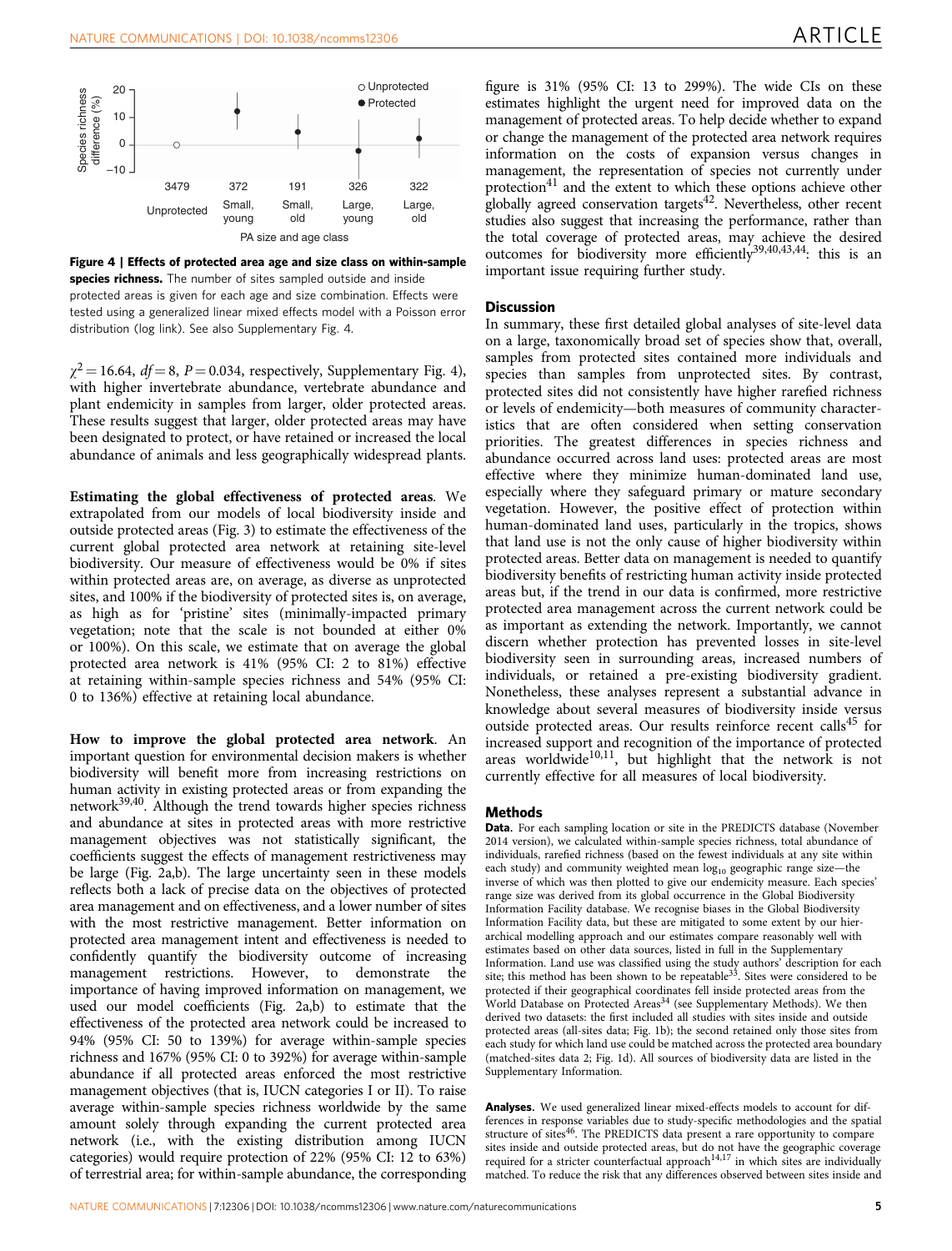<span id="page-5-0"></span>outside protected areas were caused by biases in the location of protected areas<sup>27</sup>, we considered elevation<sup>47</sup> and derived slope at c.  $1 \text{ km}^2$  resolution and agricultural suitability $^{48}$  $^{48}$  $^{48}$  at 10 km<sup>2</sup> resolution as covariates in all models (see Supplementary Information for further details). To ensure independence of all variables in the model, we intentionally included only these three confounding variables that we considered to be fully independent of the presence of a protected area. For example, distances to roads and markets are affected by the presence of protected areas so are not independent confounding factors (see Supplementary Information for details). We sequentially compared models with and without each fixed effect and at each step dropped the term with the highest P-value, until all terms had  $P < 0.05$  ([ref. 49\)](#page-6-0).

Assessing protection effects. We tested for biodiversity differences between sites inside and outside protected areas using the all-sites data, treating protection status (inside vs outside a protected area) as a fixed effect. We then tested whether biodiversity measures differed between management category groups by re-coding IUCN category as a four-level factor: unprotected, IUCN category III–VI, IUCN category unknown, and IUCN category I and II.

Assessing protection effects within and among land uses. We used two approaches to test whether biodiversity differences between protected and unprotected sites varied with land use. First, using the all-sites data, we modelled the response of each biodiversity measure to protection status, land use, and their interaction. We also tested for the three-way interaction between land use, protection and either use intensity, latitudinal zone or taxonomic group. Second, using the matched-sites data, we re-ran models with protection status, and then with management category group as a fixed effect. We also split the matched-sites data by latitudinal zone and taxonomic groups to assess whether these factors influenced the effect of protection. Finally, we tested whether the site-level biodiversity response to protection varied with the size/age class of the protected area [four-level factor with all combinations of young  $(<$  20 years), old (20–85 years), small  $( $400 \text{ km}^2$ )$  and large  $(400-12,000 \text{ km}^2)$ ; these thresholds between categories were selected to give a similar number of sites in each group].

Estimating global protected area effectiveness. The global effectiveness of protected areas (e) was estimated from  $e = 1 - (1 - i)/(1 - o)$ , where modelled site-level biodiversity inside (i) and outside (o) protected areas are expressed as a proportion of that under 'pristine' conditions. We calculated the ratio of i/o from the model estimates for biodiversity inside relative to outside protected areas in each land use ([Fig. 3\)](#page-3-0), where each land-use parameter was weighted by the proportion of global terrestrial area within that land-use type. This value of i/o could then be used to solve an equation expressing the global state of site-level biodiversity:  $1 - r = ai + (1 - a)o$ , where r is the estimated global average loss of site-level biodiversity relative to pristine<sup>[46](#page-6-0)</sup> and *a* is the fraction of the total land area that is protected<sup>50</sup>. Solving this equation for  $i$  and  $o$  allowed us to estimate  $e$ . Finally, by using estimates for the effect of protection in IUCN categories I and II [\(Fig. 2a,b\)](#page-2-0) to give  $i/o$ , we estimated  $e$  under the more restrictive management scenario. By rearranging the equations we estimated the total protected area (a) needed to obtain the same average local biodiversity outcome  $(1 - r)$  inferred under this more restrictive management scenario. See Supplementary Information for more details.

Data availability. The biodiversity data that support the findings of this study are available in the Natural History Museum data portal (data.nhm.ac.uk) with the identifier dx.doi.org/10.5519/0095544. R scripts are available at [http://github.com/claudialouisegray/PREDICTS\\_WDPA](http://github.com/claudialouisegray/PREDICTS_WDPA).

### **References**

- 1. Geldmann, J. et al. Effectiveness of terrestrial protected areas in reducing habitat loss and population declines. Biol. Conserv. 161, 230-238 (2013).
- 2. Juffe-Bignoli, D. et al. Protected Planet Report 2014. Available at [http://](http://www.unep-wcmc.org/resources-and-data/protected-planet-report-2014) [www.unep-wcmc.org/resources-and-data/protected-planet-report-2014](http://www.unep-wcmc.org/resources-and-data/protected-planet-report-2014) (UNEP-WCMC, 2014).
- 3. CBD. Decision X/2, The strategic plan for biodiversity 2011–2020 and the Aichi Biodiversity Targets, Nagoya, Japan, 18 to 29 October 2010. Available at <http://www.cbd.int/decision/cop/default.shtml?id=13164> (2010).
- Tittensor, D. P. et al. A mid-term analysis of progress toward international biodiversity targets. Science 346, 241-244 (2014).
- 5. Leverington, F., Costa, K. L., Pavese, H., Lisle, A. & Hockings, M. A global analysis of protected area management effectiveness. Env. Manag. 46, 685–698 (2010).
- 6. Laurance, W. F. et al. Averting biodiversity collapse in tropical forest protected areas. Nature 489, 290–294 (2012).
- 7. Geldmann, J., Joppa, L. N. & Burgess, N. D. Mapping change in human pressure globally on land and within protected areas. Conserv. Biol. 28, 1604–1616 (2014).
- 8. Craigie, I. D. et al. Large mammal population declines in Africa's protected areas. Biol. Conserv. 143, 2221–2228 (2010).
- 9. WWF. Living Planet Report 2014: species and spaces, people and places. Available at http://wwf.panda.org/about\_our\_earth/all\_publications/ living\_planet\_report. (WWF, 2014).
- 10. Watson, J. E. M., Dudley, N., Segan, D. B. & Hockings, M. The performance and potential of protected areas. Nature 515, 67–73 (2014).
- 11. Scheffer, M. et al. Creating a safe operating space for iconic ecosystems. Science 347, 1317–1319 (2015).
- 12. McCarthy, D. P. et al. Financial costs of meeting global biodiversity conservation targets: current spending and unmet needs. Science 338, 946–949 (2012).
- 13. Naidoo, R. & Iwamura, T. Global-scale mapping of economic benefits from agricultural lands: Implications for conservation priorities. Biol. Conserv. 140, 40–49 (2007).
- 14. Joppa, L. N. & Pfaff, A. Global protected area impacts. Proc. R. Soc. B 278, 1633–1638 (2011).
- 15. DeFries, R., Hansen, A., Newton, A. C. & Hansen, M. C. Increasing isolation of protected areas in tropical forests over the past twenty years. Ecol. Appl. 15, 19–26 (2005).
- 16. Joppa, L. N., Loarie, S. R. & Pimm, S. L. On the protection of 'protected areas'. Proc. Natl Acad. Sci. USA 105, 6673–6678 (2008).
- 17. Nolte, C., Agrawal, A., Silvius, K. M. & Soares-Filho, B. S. Governance regime and location influence avoided deforestation success of protected areas in the Brazilian Amazon. Proc. Natl Acad. Sci. USA 110, 4956–4961 (2013).
- 18. Scharlemann, J. P. W. et al. Securing tropical forest carbon: the contribution of protected areas to REDD. Oryx 44, 352–357 (2010).
- 19. Nelson, A. & Chomitz, K. M. Effectiveness of strict vs. multiple use protected areas in reducingtropical forestfires: A global analysis using matching methods. PLoS ONE 6, e22722 (2011).
- 20. Dudley, N. (ed). Guidelines for Applying Protected Area Management Categories (IUCN, 2008).
- 21. Brun, C. et al. Analysis of deforestation and protected area effectiveness in Indonesia: a comparison of Bayesian spatial models. Glob. Environ. Change 31, 285–295 (2015).
- 22. Coetzee, B. W. T., Gaston, K. J. & Chown, S. L. Local scale comparisons of biodiversity as a test for global protected area ecological performance: a meta-analysis. PLoS ONE 9, e105824 (2014).
- 23. Ferraro, P. J. et al. More strictly protected areas are not necessarily more protective: evidence from Bolivia, Costa Rica, Indonesia, and Thailand. Environ. Res. Lett. 8, 025011 (2013).
- 24. Pfaff, A., Robalino, J., Sandoval, C. & Herrera, D. Protected area types, strategies and impacts in Brazil's Amazon: public protected area strategies do not yield a consistent ranking of protected area types by impact. Phil. Trans. R. Soc. B 370, 20140273 (2015).
- 25. Abernethy, K. A., Coad, L., Taylor, G., Lee, M. E. & Maisels, F. Extent and ecological consequences of hunting in Central African rainforests in the twenty-first century. Phil. Trans. R. Soc. B 368, 20120303 (2013).
- 26. Gotelli, N. J. & Colwell, R. K. Quantifying biodiversity: procedures and pitfalls in the measurement and comparison of species richness. Ecol. Lett. 4, 379–391 (2001).
- 27. Joppa, L. N. & Pfaff, A. High and far: biases in the location of protected areas. PLoS ONE 4, e8273 (2009).
- 28. Beresford, A. E. et al. Protection reduces loss of natural land-cover at sites of conservation importance across Africa. PLoS ONE 8, e65370 (2013).
- 29. Carranza, T., Balmford, A., Kapos, V. & Manica, A. Protected area effectiveness in reducing conversion in a rapidly vanishing ecosystem: The Brazilian Cerrado. Conserv. Lett. 7, 216–223 (2014).
- 30. Andam, K. S., Ferraro, P. J., Pfaff, A., Sanchez-Azofeifa, G. A. & Robalino, J. A. Measuring the effectiveness of protected area networks in reducing deforestation. Proc. Natl Acad. Sci. USA 105, 16089–16094 (2008).
- 31. Chomitz, K. M. & Gray, D. A. Roads, land use, and deforestation: a spatial model applied to Belize. World Bank Econ. Rev. 10, 487–512 (1996).
- 32. Deininger, K. & Minten, B. Determinants of deforestation and the economics of protection: an application to Mexico. Am. J. Agric. Econ. 84, 943-960 (2002).
- 33. Hudson, L. N. et al. The PREDICTS database: a global database of how local terrestrial biodiversity responds to human impacts. Ecol. Evol. 4, 4701–4735 (2014).
- 34. IUCN and UNEP. The World Database on Protected Areas (WDPA), July 2014. (Available at<www.protectedplanet.net> (UNEP-WCMC, 2014).
- 35. Boitani, L. et al. Change the IUCN protected area categories to reflect biodiversity outcomes. PLoS Biol. 6, e66 (2008).
- 36. Myers, N., Mittermeier, R. a., Mittermeier, C. G., da Fonseca, G. a. & Kent, J. Biodiversity hotspots for conservation priorities. Nature 403, 853–858 (2000).
- 37. Ellis, E. C. et al. Used planet: a global history. Proc. Natl Acad. Sci. USA 110, 7978–7985 (2013).
- 38. Kremen, C. et al. Aligning conservation priorities across taxa in Madagascar with high-resolution planning tools. Science 320, 222–226 (2008).